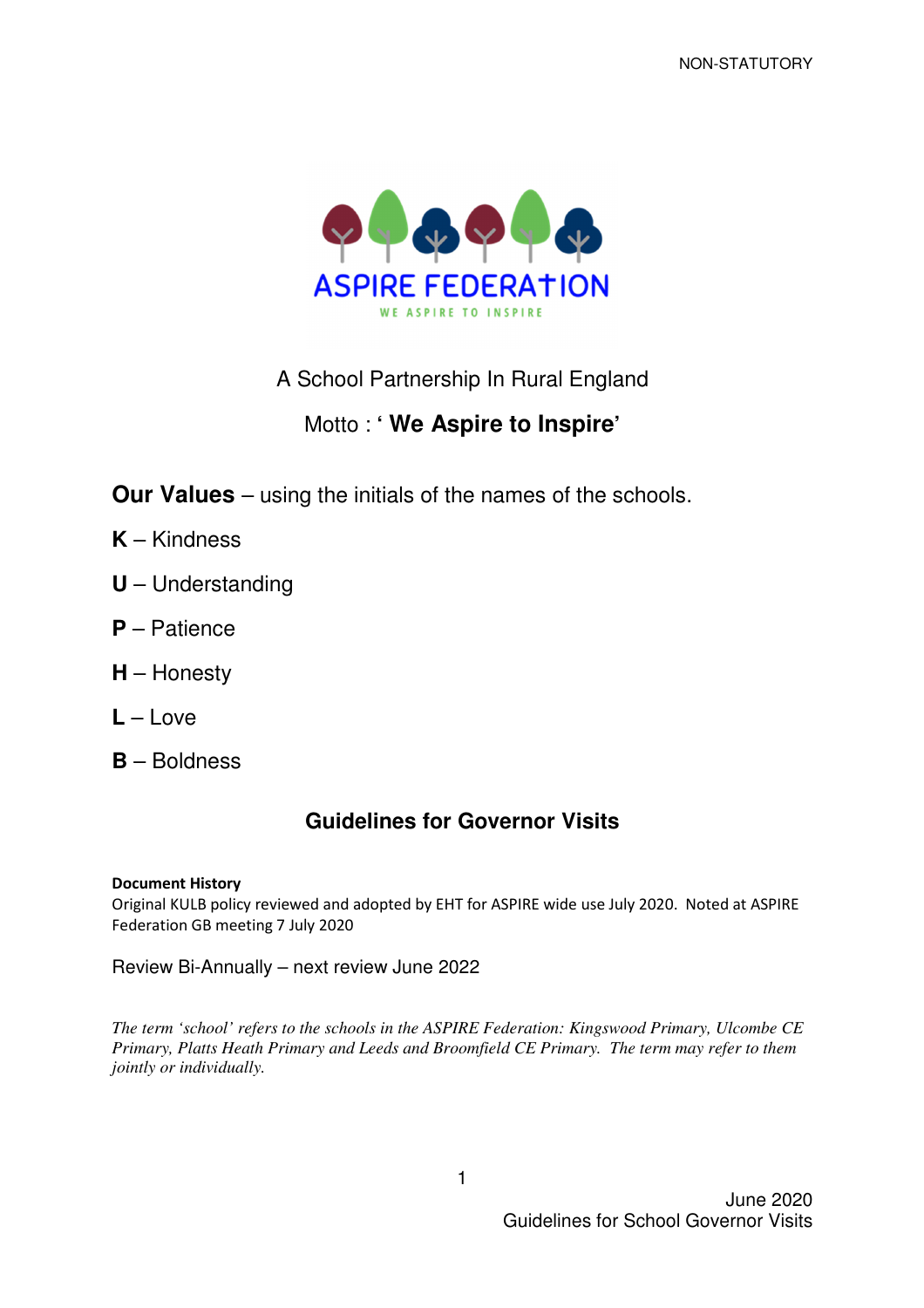#### **Introduction**

The ASPIRE Federation Governing Body is accountable to parents, pupils, the local authority and Central Government through Ofsted. It is responsible for everything from Health and Safety and Child Protection to the school budget, Teaching and Learning and pupil progress. Because governing bodies have a statutory responsibility to monitor and evaluate the effectiveness of the school and its curriculum, governors need to know what progress is being made towards targets set out in the Federation Improvement Plan (FIP). Visiting the classroom can help to support this process.

Ofsted inspection assumes that governors know the strengths and weaknesses of the school. This depends on governors assessing performance data presented to them by the Senior Leadership Team (SLT), in the context of an understanding of what happens in the classroom.

It is also important to Ofsted that the Governing Body makes an impact on school improvement and visiting school to see it in operation, and to be aware of standards and progress are important aspects of this crucial role.

Governors are not qualified to assess standards but they need to visit lessons in order to:

- Appreciate and understand the work of the staff (teachers and support staff) and how the pupils are learning;
- Be aware of the response of pupils to their work and check that the pupils are aware of what they are learning;
- Be aware of resource issues:
- Be able to ask appropriate questions and hold sensible discussions with the professionals;
- Understand as fully as possible the meaning of the results of monitoring reported to them.

**N.B.** Governors are not inspectors and are not present in a lesson to make judgements about the professional expertise of the teachers. That remains a task for the head and/or other education professionals. It would be inappropriate, therefore, for governors to:

- Make judgements about the quality of teaching;
- Report on the progress of individual children;
- Pursue personal agendas:
- Monopolize teachers' time:
- Arrive with inflexible pre-conceived ideas.

#### **Confidentiality**

Confidentiality should be adhered to regarding classroom visits. Observations and comments should be shared with the teacher concerned, and with the Head of School/Executive Headteacher, but not with other staff or with parents. And the approach of a governor should be to ask for explanations of anything not understood, not to make assumptions.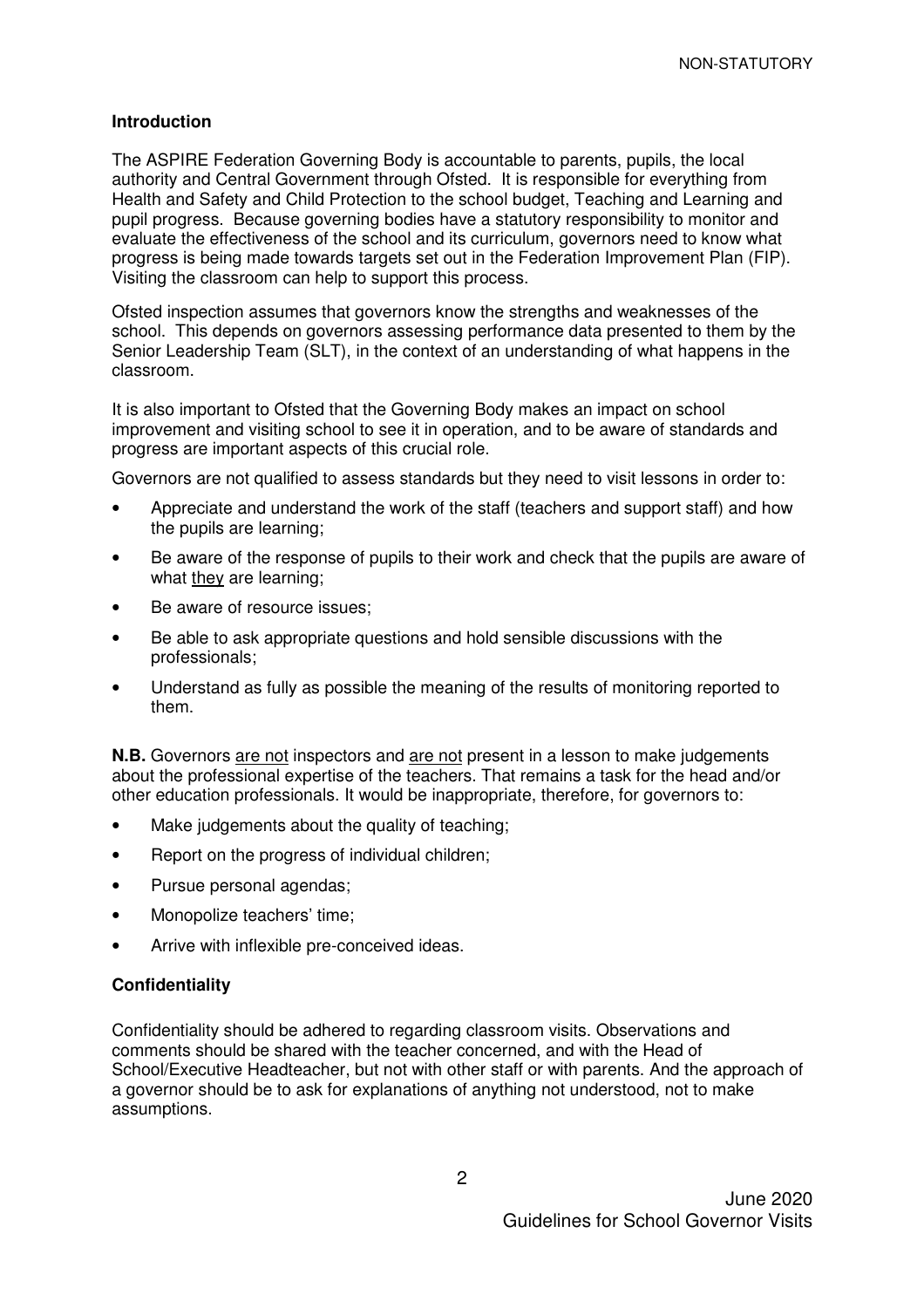Reports to the Governing Body should not identify individuals in a critical manner: this is not the role of a governor.

#### **Minimum commitment**

Individual governors have differing amounts of time to commit to an exercise such as classroom visits. It is important, however, that all governors should try to make visits at some time, beyond that initial general visit to the school when one is newly appointed to the governing body.

#### **Governors are expected to:**

- **undertake visits at least three times per year** with each of the ASPIRE schools being visited at least once in an academic year.
- **Provide written monitoring reports** using the correct documentation and share these at Full Governing Body meetings preferably during terms 2, 4 and 6.
- **Governors can have multiple allocated responsibilities and roles and therefore will need to undertake visits and provide reports for each of their allocated responsibilities.**

#### **Ground rules**

It is useful to follow some basic rules in planning visits.

#### **School Visits – an Aide-Memoire**

#### **What is the purpose of the visit?**

What has prompted my decision to visit? Who has prompted my decision to visit? Is the reason specific or general? What are my/other people's expectations? How can my visit benefit the teacher?

#### **How shall I carry it out?**

What particular areas of the school am I interested in? What particular activities am I interested in? What particular age-group(s) am I interested in? Are there any questions that can be answered by observation? What questions should I ask? Who should I ask?

#### **Did I achieve my aim?**

To what extent did I address the reason for my visit? Which of my questions did I answer? To what extent did I fulfil my own/other people's expectations? What difficulties did I meet and why?

#### **Is there any follow-up?**

Have I recorded my experiences? Did I 'report back' to the head and staff? Have I prepared a report for the next governors' meeting? How can I build on this for the next visit?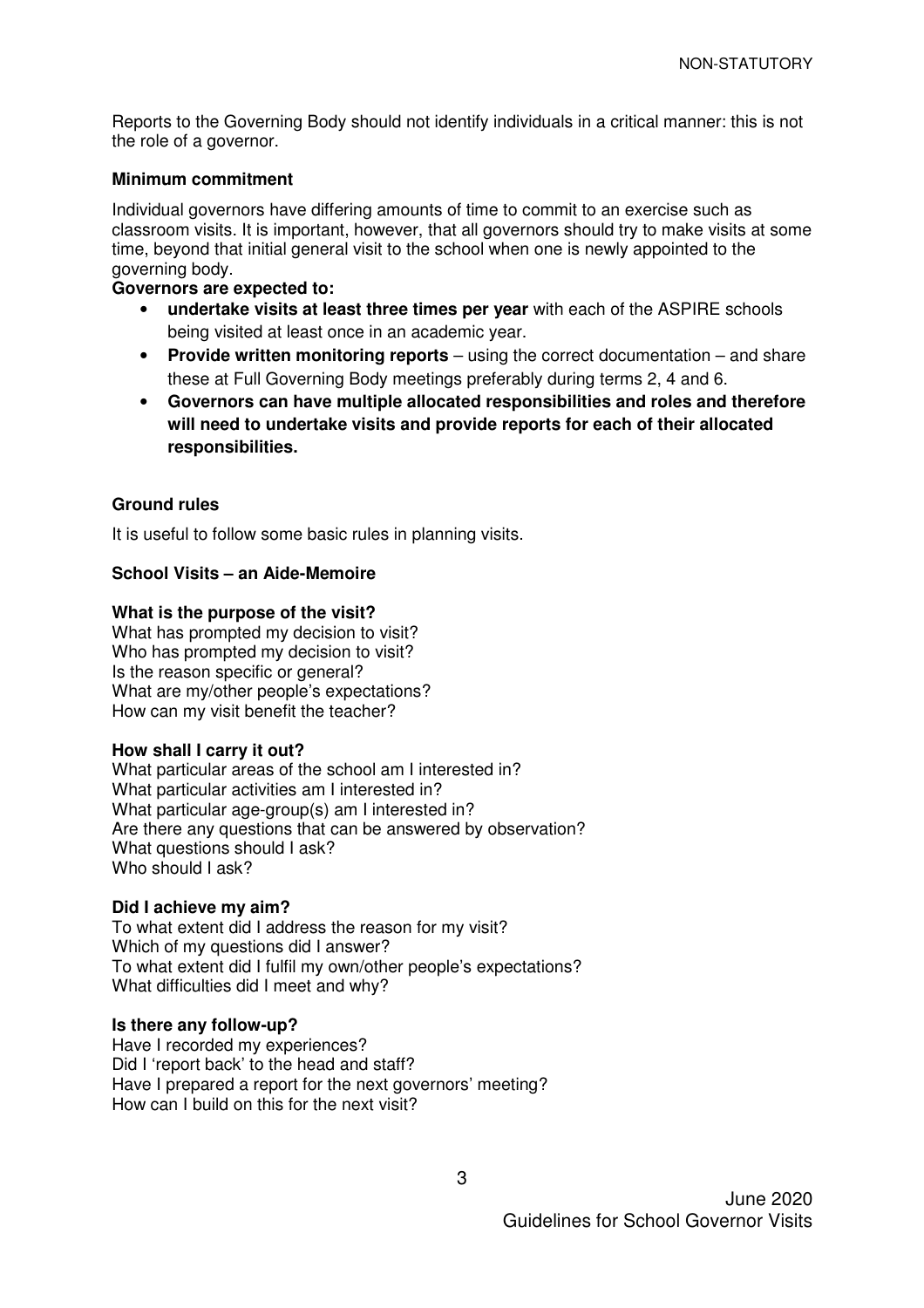|               | <b>Always</b>                                                                                                                                                                                                                                               | <b>Never</b>                                                                                  |
|---------------|-------------------------------------------------------------------------------------------------------------------------------------------------------------------------------------------------------------------------------------------------------------|-----------------------------------------------------------------------------------------------|
| <b>Before</b> | Arrange details of visit.<br>Agree purpose of visit<br>Discuss the context of the lesson / activity to be<br>observed.<br>Agree role within the lesson / activity                                                                                           | Turn up unannounced                                                                           |
| <b>During</b> | Keep to the role agreed<br>Keep questions for the class teacher until after the<br>visit is over<br>Remember confidentiality<br>Stick to the times and purpose agreed<br>Be sensitive to the mood in the classroom and the<br>expectations of the children. | Assume a different role<br>Walk in with a clipboard<br>Distract the pupils from<br>their task |
| <b>After</b>  | Thank the teacher and the pupils<br>-Discuss the visit with the teacher at their<br>convenience<br>-Feedback to the governing body                                                                                                                          | Leave without<br>acknowledgement<br>Break rules of<br>confidentiality                         |

#### **Review**

The guidelines should be reviewed by the Governing Body bi-annually or as required. We would need to ask:

o Are our visits proving useful? Have there been benefits, particularly unexpected benefits, from our visits?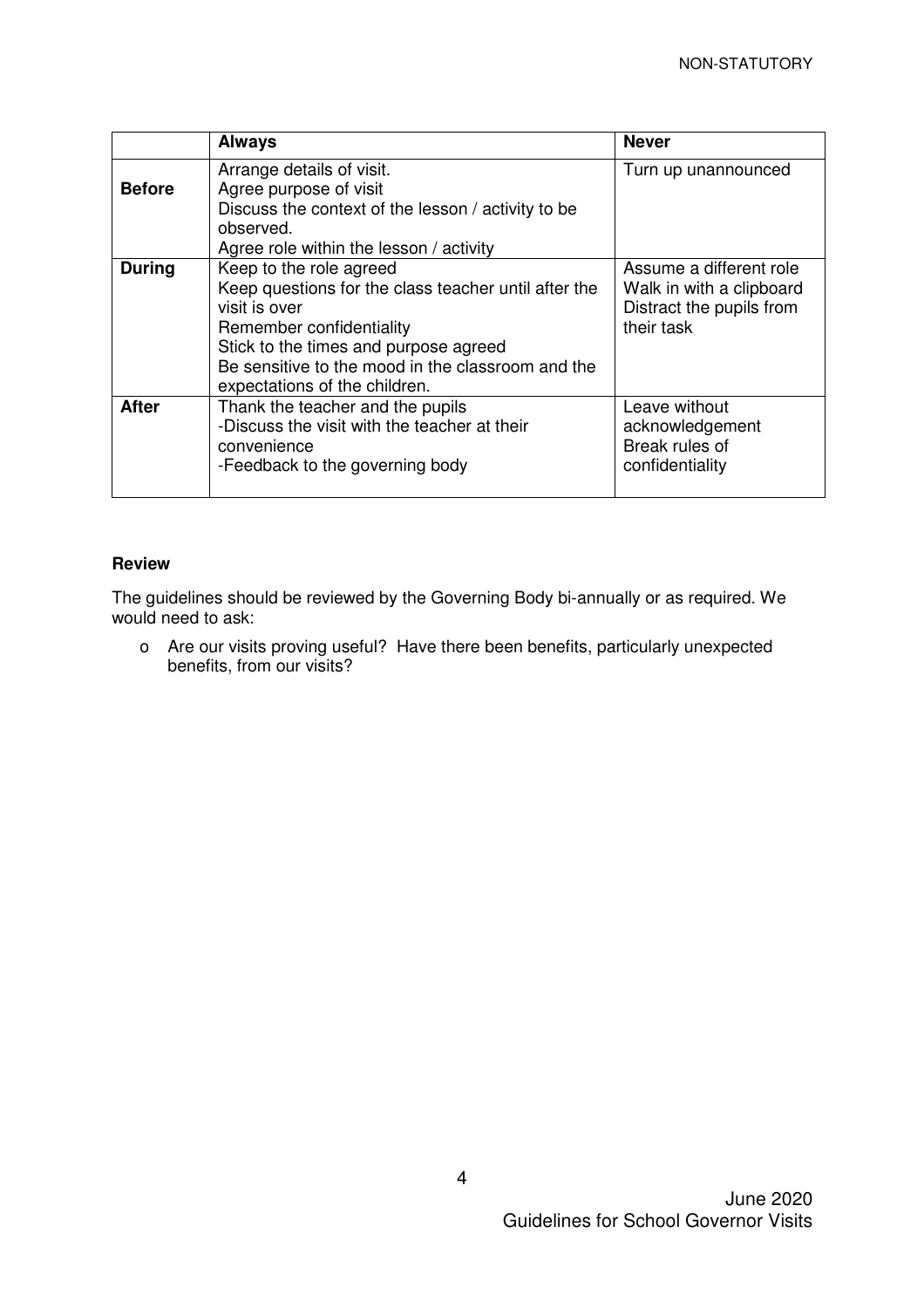# Governor Monitoring Visit Report

| Date of visit:                                     |                                                     | Term:                                                                        |  |  |  |
|----------------------------------------------------|-----------------------------------------------------|------------------------------------------------------------------------------|--|--|--|
|                                                    | Location of visit (if applicable):                  |                                                                              |  |  |  |
|                                                    | Kingswood                                           |                                                                              |  |  |  |
|                                                    | Ulcombe                                             |                                                                              |  |  |  |
|                                                    | Leeds and Broomfield                                |                                                                              |  |  |  |
| <b>Platts Heath</b>                                |                                                     |                                                                              |  |  |  |
| <b>Monitoring Visit &amp; Report Completed by:</b> |                                                     |                                                                              |  |  |  |
| <b>School staff met:</b>                           |                                                     |                                                                              |  |  |  |
| Activities undertaken on this monitoring visit:    |                                                     |                                                                              |  |  |  |
| Tick/X                                             | FIP Priority/Area of Responsibility to be Monitored |                                                                              |  |  |  |
|                                                    | PRIORITY 1 (FOR THE CURRENT YEAR) TARGET:           |                                                                              |  |  |  |
|                                                    | <b>PRIORITY 2 (FOR THE CURRENT YEAR) TARGET:</b>    |                                                                              |  |  |  |
|                                                    | PRIORITY 3 (for the current year) TARGET:           |                                                                              |  |  |  |
|                                                    | PRIORITY 4 (FOR THE CURRENT YEAR) TARGET:           |                                                                              |  |  |  |
|                                                    | PRIORITY 5 (FOR THE CURRENT YEAR) TARGET:           |                                                                              |  |  |  |
|                                                    | Training / Other (delete or list as appropriate)    | Finance / Health & Safety / SEND / Child Protection and Safeguarding / SIAMS |  |  |  |

Objective/purpose of visit: (highlight specific CIP target/milestone to be monitored)

Key questions & discussion: (send the questions to the school before the meeting if possible)

Observations and comments: (what you saw; what you learned; how long the visit lasted)